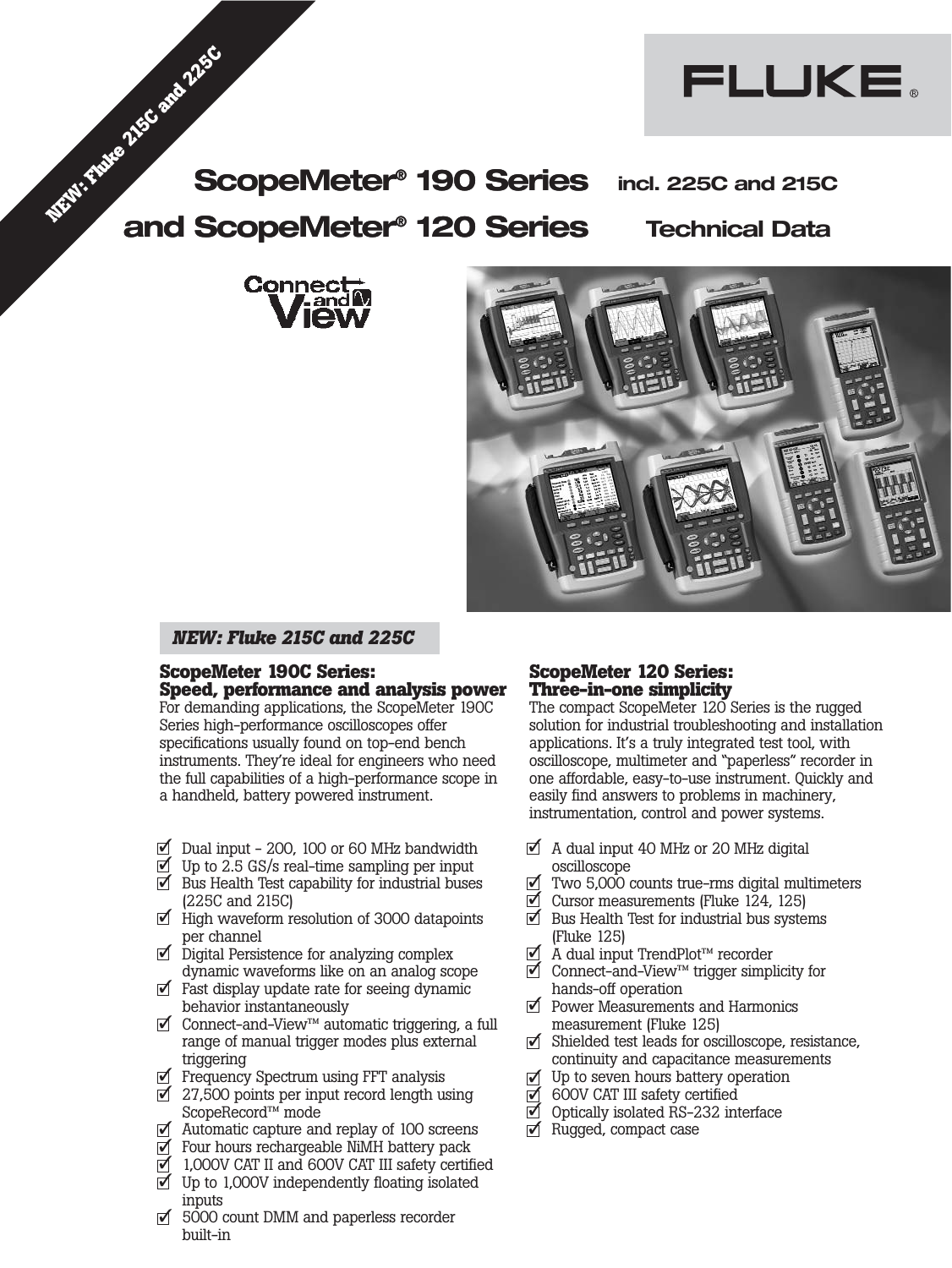# **Technical Specifications 190C Series incl. 225C and 215C**

| <b>VERTICAL DEFLECTION</b>           |                                                 |                                                                                  |                                                     | Time delay                                    | 1 full screen of pre-trigger view or up to 100<br>screens $= 1200$ divisions) of post-trigger delay. |
|--------------------------------------|-------------------------------------------------|----------------------------------------------------------------------------------|-----------------------------------------------------|-----------------------------------------------|------------------------------------------------------------------------------------------------------|
|                                      | Fluke 225C<br>Fluke 199C                        | Fluke 215C,<br>Fluke 196C                                                        | Fluke 192C                                          | Dual slope triggering<br>N-cycle triggering   | Triggers on both rising and falling edges alike<br>Triggers on N-th occurrence of a trigger event;   |
| Bandwidth                            | 200 MHz                                         | 100 MHz                                                                          | 60 MHz                                              |                                               | N to be set in the range 2 to 99.                                                                    |
| Rise time                            | $1.7$ ns                                        | $3.5$ ns                                                                         | $5.8$ ns                                            |                                               |                                                                                                      |
| Bandwidth limiter                    |                                                 | User selectable: 10 kHz, 20 MHz or off                                           |                                                     |                                               | <b>AUTOMATIC CAPTURE OF</b> The instrument ALWAYS memorizes the last                                 |
| Number of inputs                     |                                                 | 2 inputs plus external trigger. All inputs isolated                              |                                                     | <b>100 SCREENS</b>                            | 100 screens (no user setup required). When an                                                        |
|                                      |                                                 | from each other and from ground.                                                 |                                                     |                                               | anomaly occurs on screen, the REPLAY button                                                          |
| Input coupling                       |                                                 | AC or DC, with ground level indicator                                            |                                                     |                                               | can be pressed to review the full screen                                                             |
| Input sensitivity                    | 2 mV/div to 100 V/div                           |                                                                                  |                                                     |                                               | sequence over and over. Instrument can be set                                                        |
| Normal/Invert                        |                                                 | On both input channels; switched separately                                      |                                                     |                                               | up for triggering on glitches or intermittent                                                        |
| Variable Attenuator<br>Input voltage |                                                 | Variable Gain on input channel A                                                 | 1000V CAT II, 600 V CAT III rated - See 'general    |                                               | anomalies and will operate in "baby-sit"<br>mode capturing 100 events.                               |
|                                      |                                                 | specifications' for further details.                                             |                                                     | Replay                                        | Manual or continuous replay. Displays the                                                            |
| Vertical resolution                  | 8 bit                                           |                                                                                  |                                                     |                                               | captured 100 screens as a "live" animation, or                                                       |
| Accuracy                             |                                                 | $\pm$ (1.5% of reading + 0.04 x range/div)                                       |                                                     |                                               | under manual control. Each screen has date-                                                          |
| Input impedance                      |                                                 | $1 M\Omega \pm 1\%$ // 15 pF $\pm$ 2 pF                                          |                                                     |                                               | and time-stamp.                                                                                      |
|                                      |                                                 |                                                                                  |                                                     | Replay storage                                | Up to 2 sets of 100 screens each can be saved                                                        |
| <b>HORIZONTAL</b>                    |                                                 |                                                                                  |                                                     |                                               | for later recall and analysis.                                                                       |
|                                      | Fluke 225C                                      | Fluke 215C                                                                       | Fluke 192C                                          | FFT - FREQUENCY SPECTRUM ANALYSIS             |                                                                                                      |
| Maximum real-time                    | Fluke 199C<br>$2.5$ GS/s                        | Fluke 196C<br>$1$ GS/s                                                           | 500 MS/s                                            |                                               | Shows frequency content of oscilloscope                                                              |
| sample rate                          |                                                 |                                                                                  |                                                     |                                               | waveform using Fast Fourier Transform                                                                |
| Number of digitizers                 | 2                                               | $\overline{2}$                                                                   | $\overline{2}$                                      | Window                                        | Automatic, Hamming, Henning or None                                                                  |
| Time base range                      | $5$ ns/div                                      |                                                                                  | $10$ ns/div                                         | Automatic Window                              | Digitally re-samples acquired waveform to get                                                        |
|                                      | to 5 $s$ /div                                   |                                                                                  | to $5 \frac{\text{s}}{\text{div}}$                  |                                               | optimum frequency resolution in FFT resultant                                                        |
|                                      |                                                 | 3000 points per input in Scope-mode;                                             |                                                     | Vertical Scale<br><b>Frequency Axis</b>       | Linear / Logarithmic, in volts<br>Logarithmic; frequency range automatically set                     |
| Maximum record length                |                                                 | 27,500 points per input in ScopeRecord™ roll                                     |                                                     |                                               | as function of timebase range of oscilloscope                                                        |
|                                      |                                                 | mode (5 ms/div  2 min/div)                                                       |                                                     |                                               |                                                                                                      |
| Accuracy                             |                                                 | $\pm$ (0.01% of reading + 1 pixel)                                               |                                                     | <b>WAVEFORM COMPARE AND PASS/FAIL TESTING</b> |                                                                                                      |
| Glitch capture                       |                                                 | 50 nsec (5 µsec/div to 1 min/div)                                                |                                                     | Waveform compare                              | Provides storage and display of a reference                                                          |
|                                      |                                                 |                                                                                  |                                                     |                                               | waveform for visual comparison with newly                                                            |
| <b>DISPLAY AND ACQUISITION</b>       |                                                 |                                                                                  |                                                     |                                               | acquired waveforms. Reference is derived from                                                        |
| Display<br>Display Modes             |                                                 | 144 mm Full-Color LCD, with backlight<br>Input A, Input B, dual, average, Replay |                                                     |                                               | an acquired waveform and can be modified in<br>the ScopeMeter or externally using FlukeView          |
| Visible screen width                 |                                                 | 12 divisions in scope mode                                                       |                                                     |                                               | Software.                                                                                            |
| Persistence modes:                   |                                                 | Digital persistence short / medium / long                                        |                                                     | Pass/Fail Testing                             | In waveform compare mode, the Color                                                                  |
|                                      | / infinite                                      |                                                                                  |                                                     |                                               | ScopeMeter can be set up to store only                                                               |
| <b>Waveform Mathematics</b>          | A+B, A-B, A*B, all with user selectable scaling |                                                                                  |                                                     |                                               | matching ("Pass") or only non-matching ("Fail")                                                      |
|                                      |                                                 | of resultant; A versus B (X-Y-mode); Frequency                                   |                                                     |                                               | acquired waveforms in the replay memory bank                                                         |
|                                      |                                                 | Spectrum using FFT analysis.                                                     |                                                     |                                               | for further analysis.                                                                                |
| Acquisition modes                    |                                                 | Normal, auto, single shot, ScopeRecord™, roll,                                   |                                                     |                                               |                                                                                                      |
|                                      |                                                 | tic "Pass / Fail testing". Bus Health test mode                                  | glitch capture, waveform compare with automa-       | <b>AUTOMATIC</b><br><b>SCOPE MEASUREMENTS</b> | Vdc, Vac rms, Vac+dc, Vpeak max, Vpeak min,<br>Vpeak to peak, Aac, Adc, Aac+dc, frequency            |
|                                      |                                                 | (225C and 215C only), Eyepattern Display of                                      |                                                     |                                               | (Hz), risetime, falltime, power factor, Watts, VA,                                                   |
|                                      |                                                 | single ended or differential bus signal (Fluke                                   |                                                     |                                               | VA reactive, phase, pulsewidth (pos./neg.),                                                          |
|                                      | 225C and 215C only).                            |                                                                                  |                                                     |                                               | dutycycle (pos./neg.), temperature °C, tempera-                                                      |
|                                      |                                                 |                                                                                  |                                                     |                                               | ture $\degree$ F, dBV, dBm into 50 $\Omega$ and 600 $\Omega$                                         |
| TRIGGER AND DELAY                    |                                                 |                                                                                  |                                                     |                                               | VPWM ac, VPWM ac+dc for measurement on                                                               |
| Source                               |                                                 |                                                                                  | Input A, input B, external trigger input. All input |                                               | pulsewidth modulated motordrives and                                                                 |
|                                      | ground.                                         | references isolated from each other and from                                     |                                                     |                                               | frequency inverters                                                                                  |
| Modes                                |                                                 | Automatic Connect-and-View™, free run, single                                    |                                                     | <b>CURSOR MEASUREMENTS</b>                    |                                                                                                      |
|                                      |                                                 | shot, edge, delay, video, video line, selectable                                 |                                                     | Source                                        | Input A, input B or the Mathematical Result trace                                                    |
|                                      |                                                 | pulsewidth, dual slope, N-cycle                                                  |                                                     |                                               | (excl. A vs B curve)                                                                                 |
| Connect-and-View™                    |                                                 | Advanced automatic triggering that recognizes                                    |                                                     | Dual horizontal lines                         | Voltage at cursor 1 and 2, voltage between cur-                                                      |
|                                      |                                                 |                                                                                  | signal patterns, automatically sets up and conti-   |                                               | sors                                                                                                 |
| Connect,                             |                                                 |                                                                                  | nuously adjusts triggering, time base and ampli-    | Dual vertical lines                           | Time between cursors, 1/T between cursors (in                                                        |
| and W                                |                                                 | tude. Automatically displays stable waveforms                                    | of complex and dynamic signals like motor drive     |                                               | Hz), voltage between markers, risetime with<br>markers, falltime with markers; Vrms between          |
| ew                                   |                                                 | and control signals. Can be switched off if so                                   |                                                     |                                               | cursors, Watts between cursors.                                                                      |
|                                      | desired.                                        |                                                                                  |                                                     | Single vertical line                          | Min-Max and Average voltage at cursor position                                                       |
| Video triggering                     |                                                 | NTSC, PAL, PAL+, SECAM. Includes field 1, field                                  |                                                     |                                               | Frequency and RMS-value of individual                                                                |
|                                      | 2 and line select.                              |                                                                                  |                                                     |                                               | frequency component in FFT Result.                                                                   |
| Pulse width triggering               |                                                 |                                                                                  | Pulse width qualified by time. Allows for trigge-   |                                               |                                                                                                      |
|                                      |                                                 | ring $\lt t$ , $\gt t$ , $=\t t$ , $\not=t$ , where t is selectable in           |                                                     | <i>ZOOM</i>                                   | Up to 16x horizontal zoom                                                                            |
|                                      |                                                 | minimal steps of 0.01 div or 50 nsec.                                            |                                                     |                                               |                                                                                                      |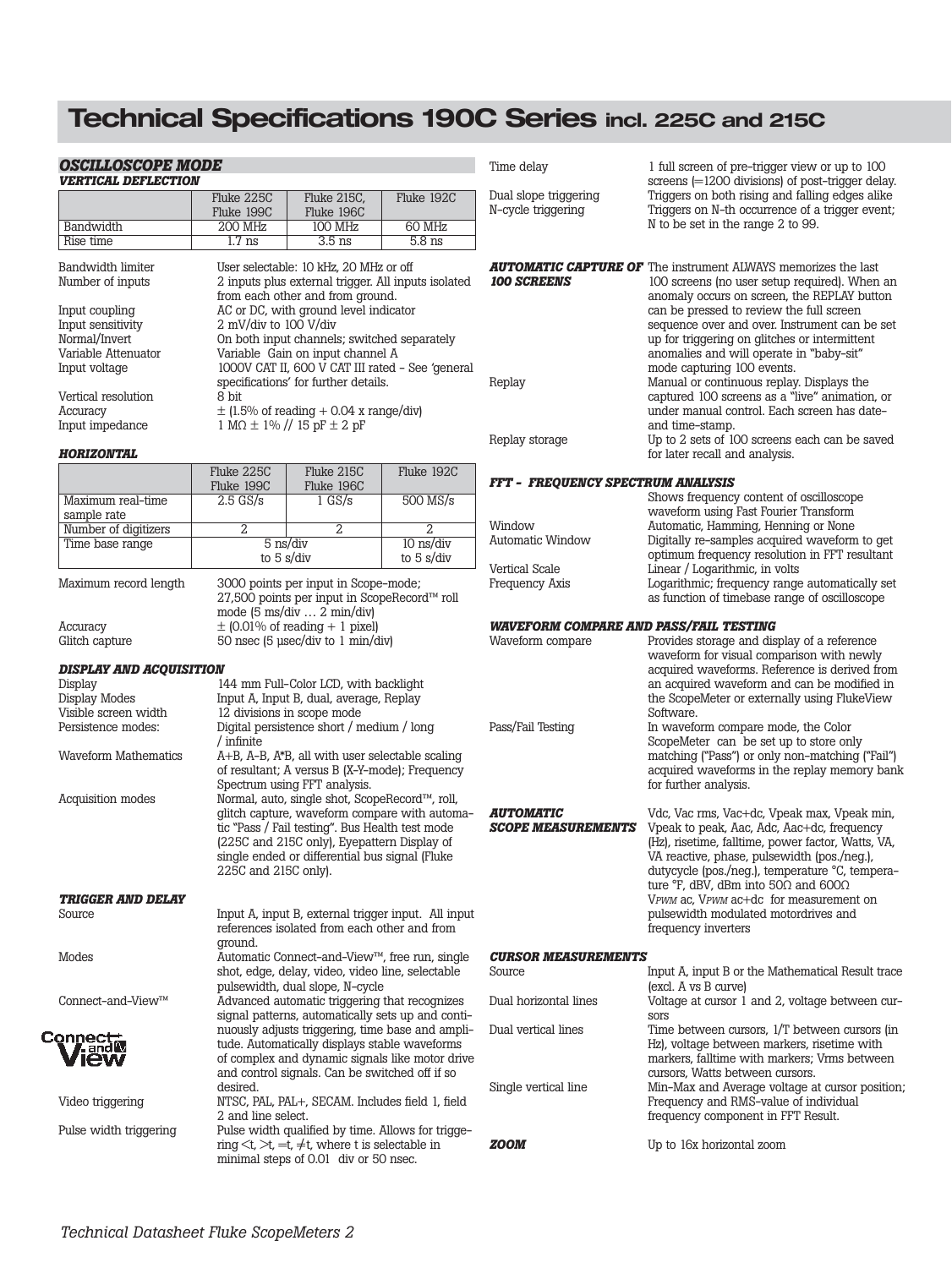## *BUS HEALTH TEST MODE (Fluke 225C and 215C only)*

*Bus Health automatically analyzes the electrical signals on the industrial bus system to measure individual parameters and to give waveform information. Automatically compares the measurement results to preset values and present 'good,'weak' or 'false' indicator with each parameter.* Bus types and reference standards used:

AS-i (EN50295, 166 kb/s);

CAN-bus (ISO-11898, up to 1 Mb/s); Modbus (EIA-232 up to 115 kb/s and EIA-485 up to 10 Mb/s); Foundation Fieldbus H1 (61158 type 1, 31.25 kb/s) ; Profibus DP (EIA-485 up to 10 Mb/s) and PA (61158 type 1, 31.25 kb/s); Ethernet [10Base2 (coaxial) and 10BaseT (UTP)], 10 Mb/s; Ethernet 100BaseT (100 Mb/s); RS-232 (EIA-232, up to 115 kb/s); RS-485 (EIA-485, up to 10 Mb/s).

Measured parameters (where applicable):

Bias voltage level, signal amplitude, pulse width or baud rate, risetime, fall time, jitter, signal distortion, noise HF, noise LF, in-band noise.

## *METER MODE*

*Via 4 mm banana inputs. Fully isolated from scope inputs and scope ground. The specified accuracy is valid over the temperature range 18°C to 28°C (65°F to 82°F). Add 10 % of specified accuracy for each degree C below 18 °C or above 28 °C.*

| <b>MAXIMUM RESOLUTION</b>      | 5,000 counts                 |
|--------------------------------|------------------------------|
| <b><i>VOLTMETER RANGES</i></b> | 500mV, 5V, 50V, 500V, 1,000V |
| <b>ACCURACY</b>                |                              |
| Vdc                            | $\pm$ (0.5 % + 5 counts)     |
| Vac true rms                   |                              |
| 15 Hz60 Hz:                    | $\pm$ (1 % + 10 counts)      |
| 60 Hz1 kHz:                    | $\pm$ (2.5 % + 15 counts)    |
| Vac+dc true rms                |                              |
| $dc60$ Hz:                     | $\pm$ (1 % + 10 counts)      |
| 60 Hz1 kHz:                    | $\pm$ (2.5 % + 15 counts)    |
| <b>отлет</b>                   |                              |

*OHMS*

Ranges 500Ω, 5kΩ, 50kΩ, 500kΩ, 5MΩ, 30MΩ<br>Accuracy  $\pm$  (0.6 % + 5 counts)

*OTHER METER FUNCTIONS*

Continuity Beeper on  $\lt$  50 $\Omega$  ( $\pm$  30 $\Omega$ )<br>Diode test Up to 2.8V Up to 2.8V Amps Adc, A<sub>ac</sub>, A<sub>ac+dc</sub> using an optional current clamp or shunt. Scaling factors: 0.1 mV/A, 1 mV/A, ... 100 V/A and 400 mV/A Temperature (°C, °F) With optional accessories. Scale factors 1 °C/mV or 1 °F/mV Input impedance  $1 \text{ MO} \pm 1\%$  // 10 pF  $\pm 2$  pF Advanced meter functions Auto/manual ranging, relative Auto/manual ranging, relative measurements (Zero reference), TrendPlot recording

 $\pm$  (0.6 % + 5 counts)

## *RECORDER MODE*

| <b>SCOPE-RECORD-</b>    | Dual input waveform storage mode.                                                            |
|-------------------------|----------------------------------------------------------------------------------------------|
| <i><b>ROLL MODE</b></i> |                                                                                              |
| Source and display      | Input A, Input B, Dual                                                                       |
| Memory depth            | 27,500 points per input.<br>Each point consist of Min-Max pair.                              |
| Min–Max values          | Min-Max values are measured at high sample<br>rate ensuring capture and display of glitches. |
|                         |                                                                                              |

| <b>Time base range</b> | 5 ms/div to 1 min/div | 2 min/div                                                                                       |  |
|------------------------|-----------------------|-------------------------------------------------------------------------------------------------|--|
| Recorded timespan      | 6 sec to 24 hr        | 48 hr                                                                                           |  |
| Glitch capture         | $50$ ns               | 250 ns                                                                                          |  |
| Sample rate            | $20$ MS/s             | $4$ MS/s                                                                                        |  |
| Resolution             | 200 usec to 2 sec     | 4.8 <sub>sec</sub>                                                                              |  |
| Recording modes        | external              | Single sweep, continuous roll, Start-on-Trigger<br>(through external), Stop-on-Trigger (through |  |

a repetitive trigger signal.

and scope measurements.

Time from start, time of day

be saved for later recall and analysis.

 $IIn$  to  $100x$ 

Stop-on-Trigger ScopeRecord mode can be stopped by an

Horizontal scale Time from start, time of day<br>
To to  $100x$ Memory Up to 2 dual input ScopeRecord waveforms can

# **TRENDPLOT™ Single or dual input electronic paperless<br>
<b>RECORDING** chart recorder. Plots. displays and stores

Source and display Input A, Input B or DMM input

Ranges<br>- normal view - normal view 5 s/div to 30 min/div<br>- in view-all mode 5 min/div to 48 hr/di (overview of total record)

Measurement speed 5 measurements per second or more<br>Horizontal scale 5 measurements per second or more Zoom Up to 64x zoom<br>Memory Up to 2 TrendPl

## Memory depth 18,000 points record per input. Per record point a minimum, a maximum and an average value, plus a date- and timestamp are stored. 5 min/div to 48 hr/div Up to 22 days with a resolution of 1 minute Recording mode Continuous roll for the duration of the full recordable timespan

chart recorder. Plots, displays and stores meter

individual trigger event, or by an interruption of

Up to 2 TrendPlot recordings can be saved for later recall and analysis.

## *CURSOR MEASUREMENTS - ALL RECORDER MODES*

| Source               | Input A, B or DMM input                       |
|----------------------|-----------------------------------------------|
| Dual vertical lines  | Min-Max or Average voltage. Time between      |
|                      | <b>CUITSOIS</b>                               |
| Single vertical line | Min-Max or Average voltage. Absolute date and |
|                      | time or time from start                       |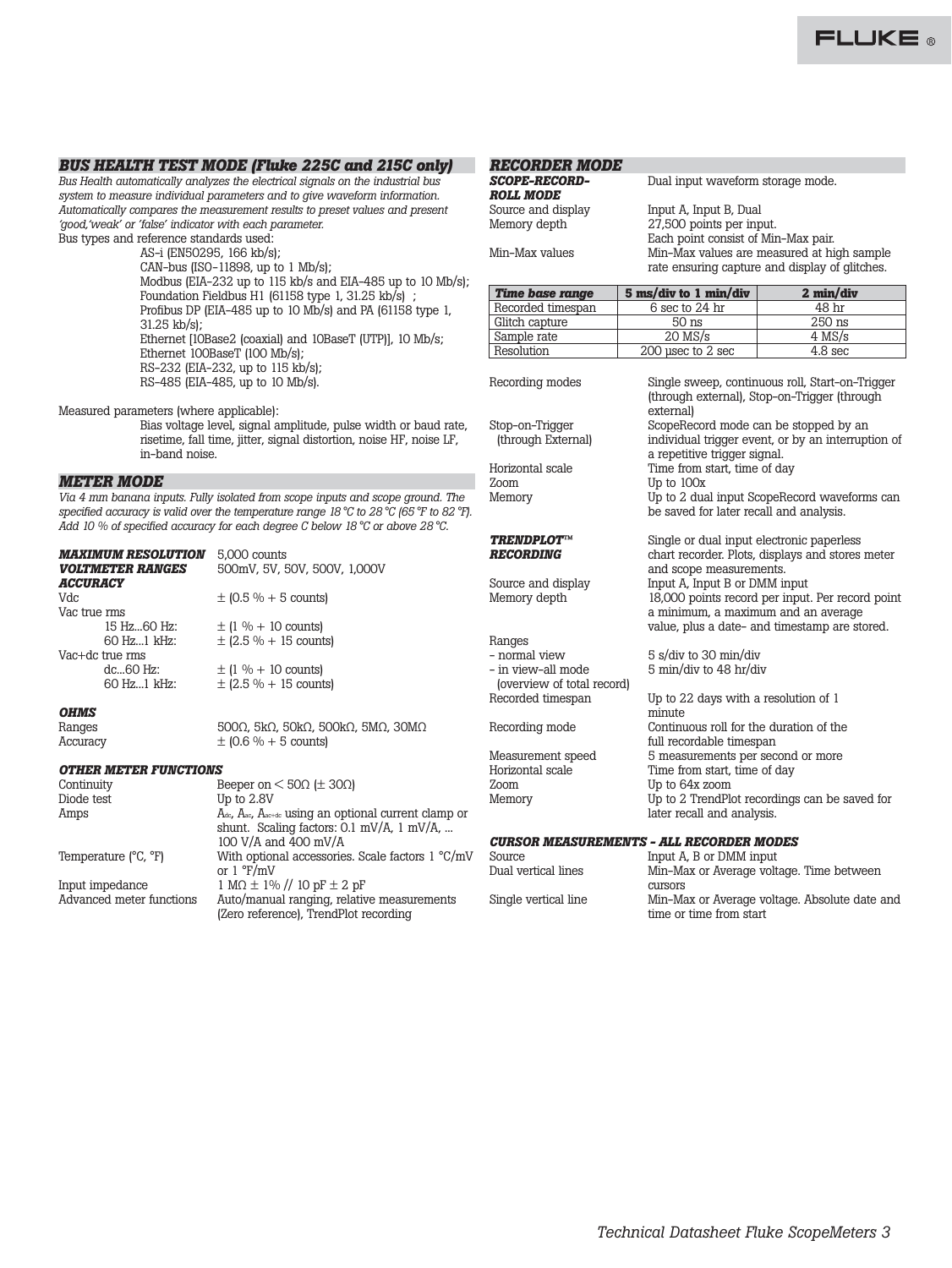| <b>GENERAL SPECIFICATIONS</b>                             |                                                                                                     | <b>SAFETY</b>                           |                                                                                                        |
|-----------------------------------------------------------|-----------------------------------------------------------------------------------------------------|-----------------------------------------|--------------------------------------------------------------------------------------------------------|
| <i><b>INPUT VOLTAGE RATINGS</b></i>                       |                                                                                                     | Compliance                              | EN61010-1-2001, Pollution Degree 2;                                                                    |
| Maximum probe voltage                                     | 1,000V CAT II, 600V CAT III<br>(Maximum voltage between 10:1 probe tip (VPS210)                     | <b>VL</b>                               | UL61010B, with approval;<br>CAN/CSA C22.2, No. 61010-1-04, with appro-                                 |
| Floating voltage                                          | and reference lead)<br>1,000V CAT II, 600V CAT III<br>(Maximum voltage between earth ground and any |                                         | val;<br>ANSI/ISA-82.02.01                                                                              |
| Independently isolated inputs 1,000V CAT II, 600V CAT III | terminal (signal input or shielding))                                                               | <b>ENVIRONMENTAL</b>                    |                                                                                                        |
|                                                           | (Maximum voltage between any terminal of one input                                                  | Operating temperature                   | $0^{\circ}$ C to +50 $^{\circ}$ C                                                                      |
|                                                           | or probe (VPS210) and any other terminal of another                                                 | Storage temperature                     | $-20$ °C to $+60$ °C                                                                                   |
|                                                           | input or probe (VPS210))                                                                            | Humidity                                | 10 °C to 30 °C: 95% RH non condensing                                                                  |
| Maximum voltage on BNC                                    |                                                                                                     |                                         | 30 °C to 40 °C: 75% RH non condensing                                                                  |
| input directly (input A or B) 300V CAT III                |                                                                                                     | Maximum operating altitude              | 40 °C to 50 °C: 45% RH non condensing<br>3,000 m (10,000 feet)                                         |
| Maximum voltage on                                        |                                                                                                     | Maximum storage altitude                | 12 km (40,000 feet)                                                                                    |
| meter input                                               | 1,000V CAT II, 600V CAT III                                                                         | Electro-Magnetic-                       |                                                                                                        |
| MEMORY SAVE AND RECALL                                    |                                                                                                     | Compatibility (EMC)                     | EN 61326-1 for emission and immunity                                                                   |
| Scope memories                                            | 15 memory locations that each can contain two                                                       |                                         |                                                                                                        |
|                                                           | waveforms plus corresponding setup. With each                                                       | OPTICALLY ISOLATED PC/PRINTER INTERFACE |                                                                                                        |
|                                                           | storage action, a user specified name (20 ASCII-<br>characters long) can be assigned to the stored  | To printer                              | Supports HP Laserjet <sup>®</sup> , DeskJet, Epson FX/LQ,<br>Seiko DPU-414 and Postscript printers via |
|                                                           | data, for easier reference.                                                                         |                                         | optional PAC 91                                                                                        |
| Recorder memories                                         | 2 memory locations that each can contain                                                            | To PC                                   | Transfer instrument settings, screen images and                                                        |
|                                                           | 100 captured dual input scope screens, or                                                           |                                         | waveform data, compatible with FlukeView®<br>software for Windows <sup>®</sup> via optional OC4USB or  |
|                                                           | a dual input ScopeRecord (27,500 min-max                                                            |                                         | PM9080.                                                                                                |
|                                                           | pairs per input), or a dual input Trendplot                                                         |                                         |                                                                                                        |
|                                                           | $(18,000$ min-max pairs).                                                                           | <b><i>WARRANTY</i></b>                  | 3 years (parts and labor) on main instrument,                                                          |
| <i><b>REAL-TIME CLOCK</b></i>                             | Time and date stamp for ScopeRecord,<br>100 captured screens and TrendPlots.                        |                                         | 1 year on accessories.                                                                                 |
| <b>CASE</b>                                               |                                                                                                     |                                         |                                                                                                        |
| Design                                                    | Rugged, shock proof with integrated protective                                                      |                                         |                                                                                                        |
|                                                           | holster                                                                                             |                                         |                                                                                                        |
| Drip and dust proof                                       | IP51 according to IEC529                                                                            |                                         |                                                                                                        |
| Shock and Vibration                                       | Shock 30g, Vibration (sinusoidal) 3g according                                                      |                                         |                                                                                                        |
| Display Size                                              | to MIL-PRF-28800F Class 2.<br>115.2 x 86.4 mm (4.54 x 3.4 inches); 144 mm                           |                                         |                                                                                                        |
|                                                           | (5.67 inch) diagonal                                                                                |                                         |                                                                                                        |
| Resolution                                                | 320 x 240 pixels                                                                                    |                                         |                                                                                                        |
| Contrast and brightness                                   | User adjustable, temperature compensated                                                            |                                         |                                                                                                        |
| <b>Brightness</b>                                         | 80 cd/ $m2$ typ. using power adapter                                                                |                                         |                                                                                                        |
| <i><b>MECHANICAL DATA</b></i>                             |                                                                                                     |                                         |                                                                                                        |
| Size                                                      | 256 x 169 x 64 mm (10.1 x 6.6 x 2.5 inches)                                                         |                                         |                                                                                                        |
| Weight                                                    | $2$ kg $(4.4$ lbs)                                                                                  |                                         |                                                                                                        |
| POWER                                                     |                                                                                                     |                                         |                                                                                                        |
| Line power                                                | Country specific line voltage adapter/battery                                                       |                                         |                                                                                                        |
|                                                           | charger included.                                                                                   |                                         |                                                                                                        |
| Battery power                                             | Rechargeable NiMH (installed)                                                                       |                                         |                                                                                                        |
| Battery operating time                                    | 4 hours                                                                                             |                                         |                                                                                                        |
| Battery charging time                                     | 4 hours                                                                                             |                                         |                                                                                                        |
| Battery power saving<br>functions                         | Auto power down with adjustable power down<br>time. On-screen battery power indicator               |                                         |                                                                                                        |
|                                                           |                                                                                                     |                                         |                                                                                                        |
|                                                           |                                                                                                     |                                         |                                                                                                        |

## *Technical Datasheet Fluke ScopeMeters 4*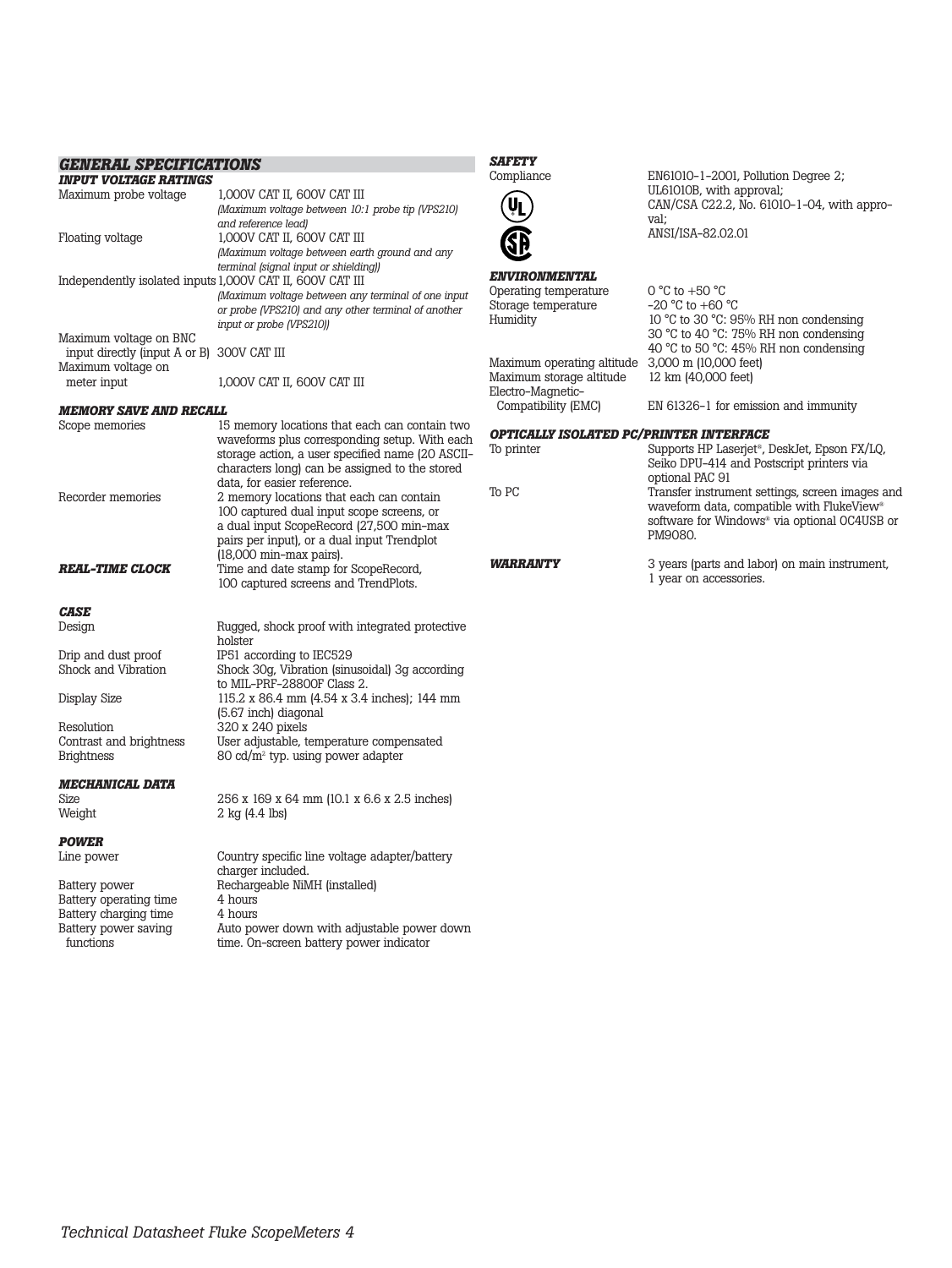# **Technical Specifications ScopeMeter 120 Series**

## *OSCILLOSCOPE MODE VERTICAL DEFLECTION*

**Bandwidth and risetime** 

 $\overline{\cdot \text{ with VPS40 probes}}$ • input A and B directly  $\cdot$  with STL120 Shielded Test Instrument risetime (input direction)

Number of inputs 2 Input coupling Input sensitivity

Vertical resolution Accuracy

Input impedance

*HORIZONTAL* Maximum sample rate

Number of digitizers Time base range

Maximum record length

*DISPLAY AND ACQUISITIO* 

Accuracy Glitch detect

Display modes

Acquisition modes

## *CURSOR MEASUREMENTS (Fluke-124 and -125 only)*

|                                       |                                                                                                                                                                                                                                                                                                                                                                                                                             |                                           | Sources                                                                | Input A, Input B                                                                                                                                                                                                                                                                                                                                                                                                                                                                                                                                                                                                                                                                                                                                               |
|---------------------------------------|-----------------------------------------------------------------------------------------------------------------------------------------------------------------------------------------------------------------------------------------------------------------------------------------------------------------------------------------------------------------------------------------------------------------------------|-------------------------------------------|------------------------------------------------------------------------|----------------------------------------------------------------------------------------------------------------------------------------------------------------------------------------------------------------------------------------------------------------------------------------------------------------------------------------------------------------------------------------------------------------------------------------------------------------------------------------------------------------------------------------------------------------------------------------------------------------------------------------------------------------------------------------------------------------------------------------------------------------|
|                                       | <b>Fluke 125,</b>                                                                                                                                                                                                                                                                                                                                                                                                           | Fluke 123                                 | Modes                                                                  | Single or dual vertical cursor, dual<br>horizontal cursor, rise- or falltime                                                                                                                                                                                                                                                                                                                                                                                                                                                                                                                                                                                                                                                                                   |
|                                       | 124                                                                                                                                                                                                                                                                                                                                                                                                                         |                                           | Measurements:                                                          |                                                                                                                                                                                                                                                                                                                                                                                                                                                                                                                                                                                                                                                                                                                                                                |
|                                       | 40 MHz                                                                                                                                                                                                                                                                                                                                                                                                                      | 20 MHz                                    | Single vertical line                                                   | Average, min value, max value, time                                                                                                                                                                                                                                                                                                                                                                                                                                                                                                                                                                                                                                                                                                                            |
|                                       | 40 MHz                                                                                                                                                                                                                                                                                                                                                                                                                      | 20 MHz                                    |                                                                        | from start of recording in roll mode                                                                                                                                                                                                                                                                                                                                                                                                                                                                                                                                                                                                                                                                                                                           |
| Leads                                 | 12.5 MHz                                                                                                                                                                                                                                                                                                                                                                                                                    | 12.5 MHz                                  | Dual vertical lines                                                    | $\Delta V$ at markers, time between                                                                                                                                                                                                                                                                                                                                                                                                                                                                                                                                                                                                                                                                                                                            |
| ectly)                                | 8.75 ns                                                                                                                                                                                                                                                                                                                                                                                                                     | 17.5 ns                                   |                                                                        | cursors, 1/T between cursors (in Hz)                                                                                                                                                                                                                                                                                                                                                                                                                                                                                                                                                                                                                                                                                                                           |
| $\overline{\mathcal{L}}$              | AC, DC with ground level indicator<br>5 mV  500 V/div (with included<br>shielded test leads measure up to                                                                                                                                                                                                                                                                                                                   | VPS40 (Fluke 125, 124) and STL120         | Dual horizontal lines<br>Accuracy                                      | High, low or $\Delta V$ -readout, rise- and<br>falltime: transition time, 0 %-level,<br>100 %-level, with markers at 10 %<br>and 90 %<br>As oscilloscope                                                                                                                                                                                                                                                                                                                                                                                                                                                                                                                                                                                                       |
|                                       | 600Vrms CAT III)                                                                                                                                                                                                                                                                                                                                                                                                            |                                           |                                                                        |                                                                                                                                                                                                                                                                                                                                                                                                                                                                                                                                                                                                                                                                                                                                                                |
| 8 bit                                 |                                                                                                                                                                                                                                                                                                                                                                                                                             |                                           | <b>BUS HEALTH TESTER (Fluke 125 only)</b>                              |                                                                                                                                                                                                                                                                                                                                                                                                                                                                                                                                                                                                                                                                                                                                                                |
| range/div)<br>BB120<br>$\overline{2}$ | $\pm$ (1% of reading + 0.05 x<br>shielded test leads<br>$1 M\Omega \pm 1\%$ // 20 pF $\pm$ 3 pF with<br>5 M $\Omega$ ±1 % // 15.5 pF with<br>VPS40, 10:1 Voltage probe<br>Fluke 125 and 124:<br>2.5 GS/s for repetitive signals;<br>25 MS/s for single shot<br>Fluke 123: 1.25 GS/s for repetitive<br>signals; 25 MS/s for single shot<br>10 ns/div to 1 min/div<br>(Fluke 125, 124);<br>20 ns/div to 1 min/div (Fluke 123) | $1 M\Omega \pm 1\%$ // 225 pF with STL120 | displayed per parameter.<br>Bus types and reference<br>standards used: | Bus Health automatically analyzes the electrical signals on the<br>network to give waveform data and measure individual<br>parameters. Automatic comparison of the measurement results<br>to the standards, results in 'good' or 'false' indicators to be<br>AS-i (EN50295, 166 kb/s);<br>CAN-bus $(ISO-11898, up to 1 Mb/s);$<br>Interbus $S$ (EIA-485, up to 10 Mb/s);<br>ControlNet (61158 type 2, 5 Mb/s);<br>Modbus (EIA-232 up to 115 kb/s<br>and EIA-485 up to 10 Mb/s);<br>Foundation Fieldbus H1 (61158 type<br>$1, 31.25$ kb/s)<br>Profibus DP (EIA-485 up to 10 Mb/s)<br>and PA (61158 type 1, 31.25 kb/s);<br>Ethernet [10Base2 (coaxial) and<br>10BaseT (UTP)], 10 Mb/s;<br>RS-232 (EIA-232, up to 115 kb/s);<br>RS-485 (EIA-485, up to 10 Mb/s); |
| $40$ ns<br>N                          | 512 Min-Max points per input<br>$\pm$ (0.1% of reading + 1 pixel)                                                                                                                                                                                                                                                                                                                                                           |                                           | Measured parameters<br>(where applicable):                             | or user defined system.<br>Baud rate, risetime, falltime, high<br>level, low level, distortion, amplitude<br>and jitter, with comparison to<br>system's standard values.                                                                                                                                                                                                                                                                                                                                                                                                                                                                                                                                                                                       |
|                                       | Input A, input A and B, envelope,                                                                                                                                                                                                                                                                                                                                                                                           |                                           |                                                                        |                                                                                                                                                                                                                                                                                                                                                                                                                                                                                                                                                                                                                                                                                                                                                                |
| smooth                                |                                                                                                                                                                                                                                                                                                                                                                                                                             |                                           |                                                                        | <b>POWER MEASUREMENTS (Fluke 125 only)</b>                                                                                                                                                                                                                                                                                                                                                                                                                                                                                                                                                                                                                                                                                                                     |
|                                       | Normal, single shot, roll, glitch<br>capture (always on)                                                                                                                                                                                                                                                                                                                                                                    |                                           | Measure Types<br>Power Configuration                                   | Watt, VA, VAR, Power Factor (PF)<br>Single phase or Balanced 3-phase<br>(delta-configuration) mains supply                                                                                                                                                                                                                                                                                                                                                                                                                                                                                                                                                                                                                                                     |

| onnec <del>u</del><br>l Er        |
|-----------------------------------|
| $\blacksquare$ and $\blacksquare$ |
| <b>View</b>                       |

# *TRIGGER AND DELAY*

| Source                     | Input A, input B, external via                                                                                                                                                                                                                                   |   |
|----------------------------|------------------------------------------------------------------------------------------------------------------------------------------------------------------------------------------------------------------------------------------------------------------|---|
| Modes                      | optional ITP120<br>Automatic Connect-and-View™.<br>Free Run, Edge, Single Shot, Video,<br>Video Line                                                                                                                                                             | ( |
| Connect-and-View™          | Advanced automatic triggering that<br>recognizes signal patterns and auto-<br>matically sets up and continuously<br>adjusts triggering, time base and<br>amplitude. Automatically displays<br>stable pictures of complex and<br>dynamic signals like motor drive |   |
| Video triggering           | and control signals.<br>NTSC, PAL, PAL+, SECAM. Includes<br>line select                                                                                                                                                                                          |   |
| Time delay                 | Up to 10 divisions pre-trigger view                                                                                                                                                                                                                              | I |
| <i><b>MEASUREMENTS</b></i> | V <sub>DC</sub> , V <sub>AC</sub> , V <sub>AC+DC</sub> , V <sub>peak max</sub> , V <sub>peak min,</sub><br>V <sub>peak to peak</sub> frequency (Hz),<br>positive pulse width, negative<br>pulse width, positive duty cycle,                                      | I |

negative duty cycle, Amp<sub>AC</sub>, Amp<sub>DC</sub>, Amp<sub>AC+DC</sub>, Phase,<br>Temperature °C, Temperature °F, dBV, dBm into 50Ω and 600Ω. (Amps, °C or °F with optional probes)

## (delta-configuration) mains supply Voltage Measurement: Channel A, using STL120, voltage probe or direct input Current Measurement: Channel B, using i400s current clamp (included) or other compatible clamp Current Clamp or  $0.1 / 1 / 10 / 100 / 1000$  mV/A,<br>shunt sensitivity:  $10 \text{ mV/mA}$  and  $400 \text{ mV/A}$ . 10 mV/mA and 400 mV/A.

## *HARMONICS MODE (Fluke 125 only)*

|                                                        | Converts waveform information into a harmonics display (using       |
|--------------------------------------------------------|---------------------------------------------------------------------|
|                                                        | FFT processing), which shows the relative amplitudes of the $1s$ up |
| to the $33m$ harmonic.                                 |                                                                     |
| Analyzed waveform:                                     | Voltage waveform (Ch.A), Current                                    |
|                                                        | waveform (Ch.B) or Power (Ch.A x                                    |
|                                                        | Ch.B), automatically generated.                                     |
| Harmonics Frequency range: DC33 <sup>rd</sup> harmonic |                                                                     |
|                                                        | (fundamental $\leq 60$ Hz);                                         |
|                                                        | $DC24^{m}$ (fundamental $\leq 400$ Hz).                             |
| Display:                                               | Bargraph showing $1^{\text{st}}$ up to 33 <sup>rd</sup>             |
|                                                        | harmonic and DC, amplitude                                          |
|                                                        | displayed in % relative to                                          |
|                                                        | fundamental                                                         |
| Timebase setting:                                      | $5 \text{ ms}/\text{div}$ .                                         |
| Measurements:                                          | Relative amplitude of individual                                    |

harmonic; THD in %r or %f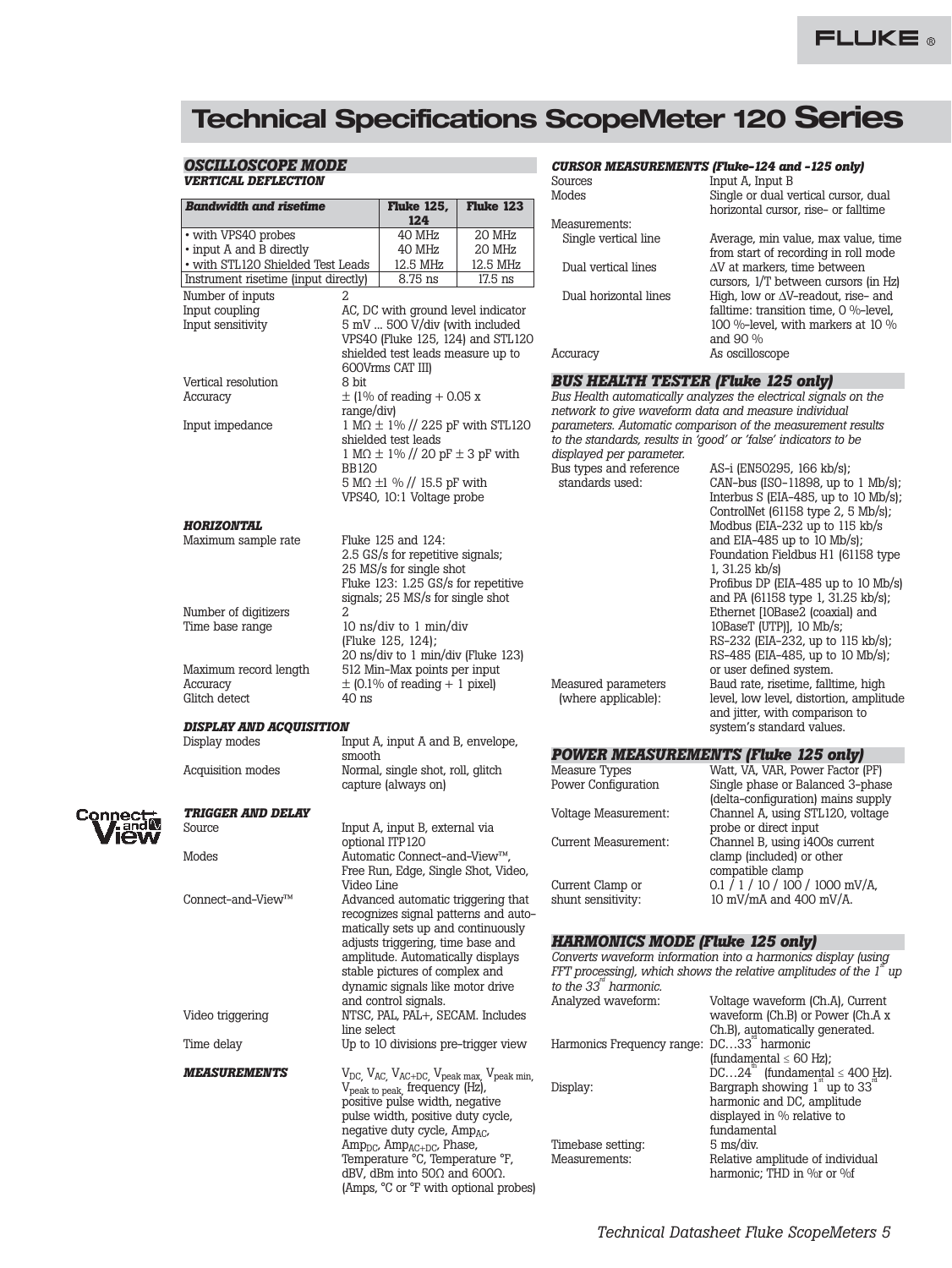## *DUAL INPUT METER*

*The specified accuracy is valid over the temperature range 18 °C to 28 °C (65 °F to 82 °F). Add 10 % of specified accuracy for each degree C below* 

*18 °C or above 28 °C.*

*VDC* Max. Resolution<br>Accuracy and 20 MHz (for Fluke 123) 500mV, 5V, 50V, 500V, 1,250V<br>5,000 counts

500mV, 5V, 50V, 500V, 1,250V<br>5.000 counts

1 Hz...60 Hz:  $\pm (1\% + 10 \text{ counts})$ <br>60 Hz...1 kHz:  $\pm (2.5\% + 15 \text{ counts})$ 60 Hz...1 kHz:  $\pm (2.5\% + 15 \text{ counts})$ <br>20 kHz...1 MHz:  $(5\% + 20 \text{ counts})$ 

 $(5\% + 20 \text{ counts})$ 

 $\pm$  (0.5% + 5 counts)

*Max. meter bandwidth* 40 MHz (for Fluke 125, 124)

## *VAC RMS*

Max. Resolution 5,000 counts<br>Accuracy 1 Hz...60 Hz:

*VAC PWM*

Measures the effective output voltage of pulse-width modulated motor drives and frequency inverters (Fluke 125 only)

# *VAC+DC TRUE RMS*

Max. Resolution 5,000 counts<br>Accuracy DC ... 60 Hz:

500mV, 5V, 50V, 500V, 1,250V<br>5000 counts DC ... 60 Hz:  $\pm (1\% + 10 \text{ counts})$ <br>60 Hz...1 kHz:  $\pm (2.5\% + 15 \text{ counts})$  $\pm (2.5\% + 15 \text{ counts})$ 20 kHz...1 MHz: ±(5% + 20 counts)

*AAC+DC TRUE RMS , AAC, ADC* Current Clamp or 0.1 mV/A, 1 mV/A, 10 mV/A, 100 mV/A, shunt sensitivity: 400 mV/A, 1 V/A or 10 mV/mA.

(all models);  $50\Omega$  (Fluke 125 only).<br>5.000 counts

### *OHMS* Ranges 500Ω, 5kΩ, 50kΩ, 500kΩ, 5MΩ, 30MΩ

Max. Resolution  $\pm$  (0.6% of reading + 5 counts)

# *CAPACITANCE*<br>Ranges

Max. Resolution

50 nF ... 500µF<br>5.000 counts Accuracy  $\pm$  (2% of reading + 10 counts)

# *OTHER METER FUNCTIONS*<br>Frequency U

Max. RPM reading<br>Continuity Continuity Beeper on  $\langle 30\Omega \rangle$ <br>Diode test Up to 2.8V Diode test Up to 2.8V<br>Duty Cycle 2% to 98%

Number of inputs 2<br>Input impedance 1 Advanced meter functions

# *RECORDER MODE*

Horizontal scale Time from start

Up to 70 MHz (Fluke 125, 124) and up to 40 MHz (Fluke 123) Rotational speed (rpm) Revolutions per minute, based on 1, 2, 4 or 8 pulses per 2 revolutions (Fluke 125 only)<br>50 kRPM Duty Cycle 2% to 98%, up to 30 MHz<br>Temperature (°C, °F) With optional accessories. With optional accessories. Scale factors 1 mV/°C or 1 mV/°F

 $1M\Omega \pm 1\%$  // 10 pF  $\pm$  2 pF<br>Auto/manual ranging TouchHold® Relative measurements (zero reference) TrendPlot recording

**TRENDPLOT™** Dual input electronic paperless chart recorder.<br>**RECORDING** Plots and displays the actual minimum maximu Plots and displays the actual, minimum, maximum and average of any measurement. Source and display Input A, Input A and B Range 15 s/div till 2 days per division (automatic)<br>Recorded timespan Up to 16 days with a resolution of 1.5 hour Recorded timespan Up to 16 days with a resolution of 1.5 hours<br>Recording mode Continuous with automatic vertical scaling a Continuous with automatic vertical scaling and horizontal time compression Measurement speed 2.5 measurements per second maximum

## *GENERAL SPECIFICATIONS CASE*

holster

Design Rugged, shock proof with integrated protective Drip and dust proof IP51 according to IEC529<br>Shock and Vibration Shock 30q according to M

## **DISPLAY** Bright LCD with backlight, 35/60 cd/m<sup>2</sup> wit-

Resolution 240 x 240 pixels<br>Contrast and brightness User adjustable, t

# *POWER*

Battery charging time 7 hours<br>Battery power saving Auto po

## *MECHANICAL DATA*



# *INPUT VOLTAGE RATINGS*

## *ENVIRONMENTAL*

| According MIL-PRF-28800F, Class 2            |
|----------------------------------------------|
| $0^{\circ}$ C to $+50^{\circ}$ C             |
| $-20^{\circ}$ C to $+60^{\circ}$ C           |
| 10°C to 30°C, 95% RH non condensing          |
| 30°C to 40°C, 75% RH non condensing          |
| 40°C to 50°C, 45% RH non condensing          |
| 2,000m (6,500 feet)                          |
| 4,500 $m$ (15,000 feet) voltages $\leq$ 300V |
| 12 km (40,000 feet)                          |
| EN61326-1 for emissions and immunity         |
|                                              |
|                                              |

## *OPTICALLY ISOLATED PC/PRINTER INTERFACE*

| To printer             | Supports HP Laserjet <sup>*</sup> , Deskjet <sup>*</sup> , Epson FX/LQ |
|------------------------|------------------------------------------------------------------------|
|                        | and postscript printers via optional PAC91                             |
| To PC                  | Transfer instrument settings, screen images and                        |
|                        | data, compatible with FlukeView <sup>®</sup> software for              |
|                        | Windows <sup>®</sup> via optional OC4USB (USB) or                      |
|                        | PM9080 (RS-232) interface cable.                                       |
| <b><i>WARRANTY</i></b> | 3 years (parts and labor) on main instrument,                          |
|                        | 1 year on accessories                                                  |
|                        |                                                                        |

hout/with adapter Size 72 x 72mm (2.8 x 2.8 inch)<br>Resolution 240 x 240 pixels User adjustable, temperature compensated **MEMORY SAVE** 20 (Fluke 125, 124) and 10 (Fluke 123) instrument<br>**AND RECALL** screens with user set-ups and user text can be *screens with user set-ups and user text can be* 

Class 2, par. 3.8.5.1 and 4.5.5.4.1

Shock 30g according to MIL-PRF-28800F, Class 2, par. 3.8.4.2 and 4.5.5.3.1

Vibration 3g according to MIL-PRF-28800F,

saved.

*REAL-TIME CLOCK* Time and date stamp TrendPlot recording

Country specific line voltage adapter/battery charger included Battery power Rechargeable Ni-MH BP120MH (installed)<br>Battery operating time Up to 7 hours using BP120MH Up to 7 hours using BP120MH Battery power saving<br>
functions<br>
Auto power down with adjustable power<br>
Auto power down time<br>
On screen battery power indidown time. On screen battery power indicator

Size 50 x 115 x 232 mm (2 x 4.5 x 9.1 inches)<br>Weight 1.2 kg (2.5 lb.)  $1.2$  kg ( $2.5$  lb.)

> $EN61010-1-2001$ , Pollution Degree 2; CAN/CSA C22.2 No. 61010-1-04 and UL No. 61010-1-2004, including cCSA<sub>US</sub>-approval; ANSI/ISA-82.02.01.

Maximum input voltage 600V CAT III *(Maximum voltage between input and reference lead)* Maximum input voltage 600 V CAT III, 1000 V CAT II *(Maximum voltage* using VPS40 Probe *between probe tip input and reference lead)*<br>Floating voltage 600V CAT III (Maximum voltage between earth Floating voltage 600V CAT III (*Maximum voltage between earth ground and any terminal signal input or reference lead)*  Maximum voltage between Instrument has common grounds<br>reference leads connected via selfrecovering fault connected via selfrecovering fault protection. For applications that have different reference potential on inputs, use DP120 differential voltage probe or a Fluke 190C-Series

instrument.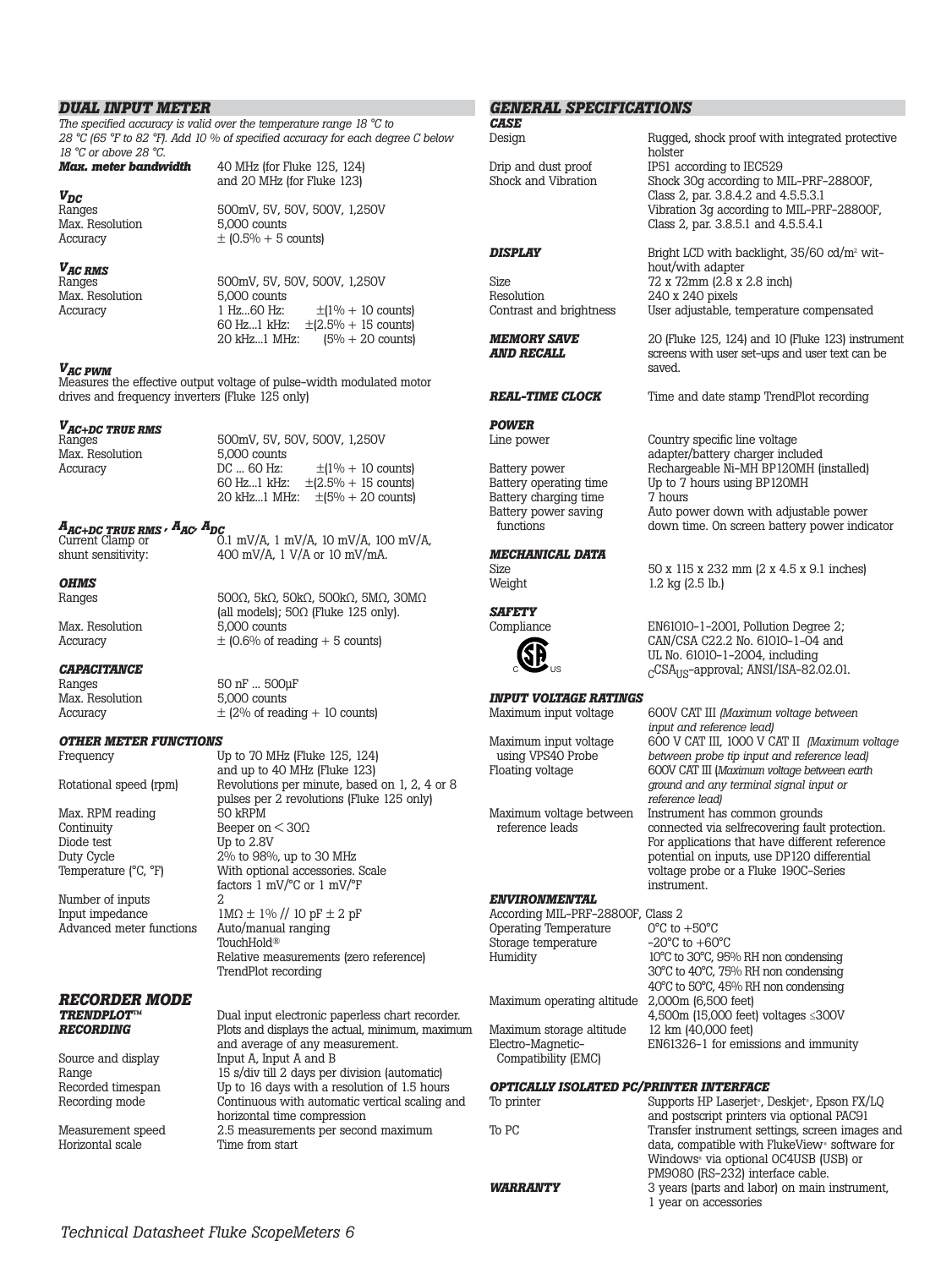# **FlukeView® ScopeMeter® Software**

FlukeView ScopeMeter software helps you get more out of your ScopeMeter:

- Store instrument's screen copies on the PC, in color (with Fluke 190C-Series only) or in black&white
- Copy screen images into your reports and documentation
- Capture and store waveform data from your ScopeMeter on your PC
- Create and archive waveform references for automatic (Fluke 190C Series) or visual (Fluke 190B and 190C Series) comparison
- Includes waveform analysis, e.g. FFT spectrum analysis
- Copy waveform data into your spreadsheet for detailed analysis
- Use cursors for parameter measurement
- Extended recording of up to four user-selected measurements help you monitor and analyze slow moving signals and related events
- Logging of other readings directly into other application programs, eg., spreadsheet
- Add user text to instrument setups and send these to the instrument for operator reference and instructions
- Capture complete Replay sequence into the PC for further analysis and documentation (Fluke 190C Series)
- English, French and German versions included on a single CD-ROM

## **System requirements**

- Pentium 90 or better
- CD-ROM drive
- Microsoft® Windows® (2000 and beyond)
- One free RS 232 or USB port
- PM9080 Optically isolated RS232 adapter/cable, or:
- OC4USB Optically isolated USB interface adapter/cable, available separately or included in SCC120 / SCC190 kit and in ScopeMeter 'S' versions

### **Supported Instruments**

Full support for Fluke 199C, 199B, 199, 196C, 196B, 196, 192B, 192, 125, 124 and 123. Starting release V4.5, the Fluke 225C, 215C and 192C are supported.



## **Accessories**

| Standard Accessories                      | Fluke 225C, 215C, 199C, 196C, 192C            | Fluke 125, 124, 123                                         |
|-------------------------------------------|-----------------------------------------------|-------------------------------------------------------------|
| Rechargeable                              | BP190                                         | BP120MH                                                     |
| battery pack (installed)                  |                                               |                                                             |
| Line voltage adapter /                    | <b>BC190</b>                                  | <b>PM8907</b>                                               |
| Battery charger                           |                                               |                                                             |
| Voltage probes                            | 10:1 voltage probe (VPS210) including         | STL120 Shielded Test lead set.                              |
| $(1 \text{ set red}, 1 \text{ set grey})$ | hook clip, ground lead with hook clip,        | VPS40 high impedance 10:1 probe,                            |
| and accessories                           | ground lead with mini alligator clip,         | 40 MHz (1 black, included with Fluke 125 & 124);            |
|                                           | 4 mm add-on probe tip.                        | HC120 hook clips; ground leads with mini alligator clips,   |
|                                           | ground spring for probe tip                   | AC120 alligator clips; BB120 BNC-to-Shielded-banana adapter |
| Multimeter testleads                      | TL75 Hard Point testlead set (1 red, 1 black) | TL75 Hard Point test lead (1 black)                         |
| Current Clamp                             |                                               | i400s current clamp                                         |
|                                           |                                               | (included with Fluke 125 only)                              |
| User manual                               | multi-lingual CD-ROM,                         | multi-lingual CD-ROM.                                       |
|                                           | "Getting Started" booklet included            | "Getting Started" booklet included                          |
|                                           | with instrument                               | with instrument                                             |
| <b>Bus Test Connection</b>                | BHT190 included with Fluke 225C and 215C,     | BHT190 optional, for use with Fluke 125 only                |
| support                                   | acts as break-out adaptor for DB-9, RJ-45     |                                                             |
|                                           | and M12 industrial bus connection systems     |                                                             |
|                                           |                                               |                                                             |



Next to the above standard accessories, Fluke offers a wide range of optional accessories like temperature probes, current clamps, high voltage probes, cables, adapters and carrying cases to further assist you in your job. See the Fluke web-site or contact your distributor for details.

## **SCC190 and SCC120 - Software, Case, Cable kits**

For user's safety, the Fluke ScopeMeters are connected to a PC or printer using an optically isolated interface cable. Software and cable can be ordered separately, or as part of a special value kit: the SCC190 or the SCC120 kit. Each of these include a protective hard shell carrying case (model depending on the ScopeMeter model) for safe and convenient storage of instrument and accessories, the FlukeView ScopeMeter Software for Windows and the OC4USB-interface cable. For those who prefer an RS-232 link, an optically isolated RS-232 cable PM9080 is available as separate item.